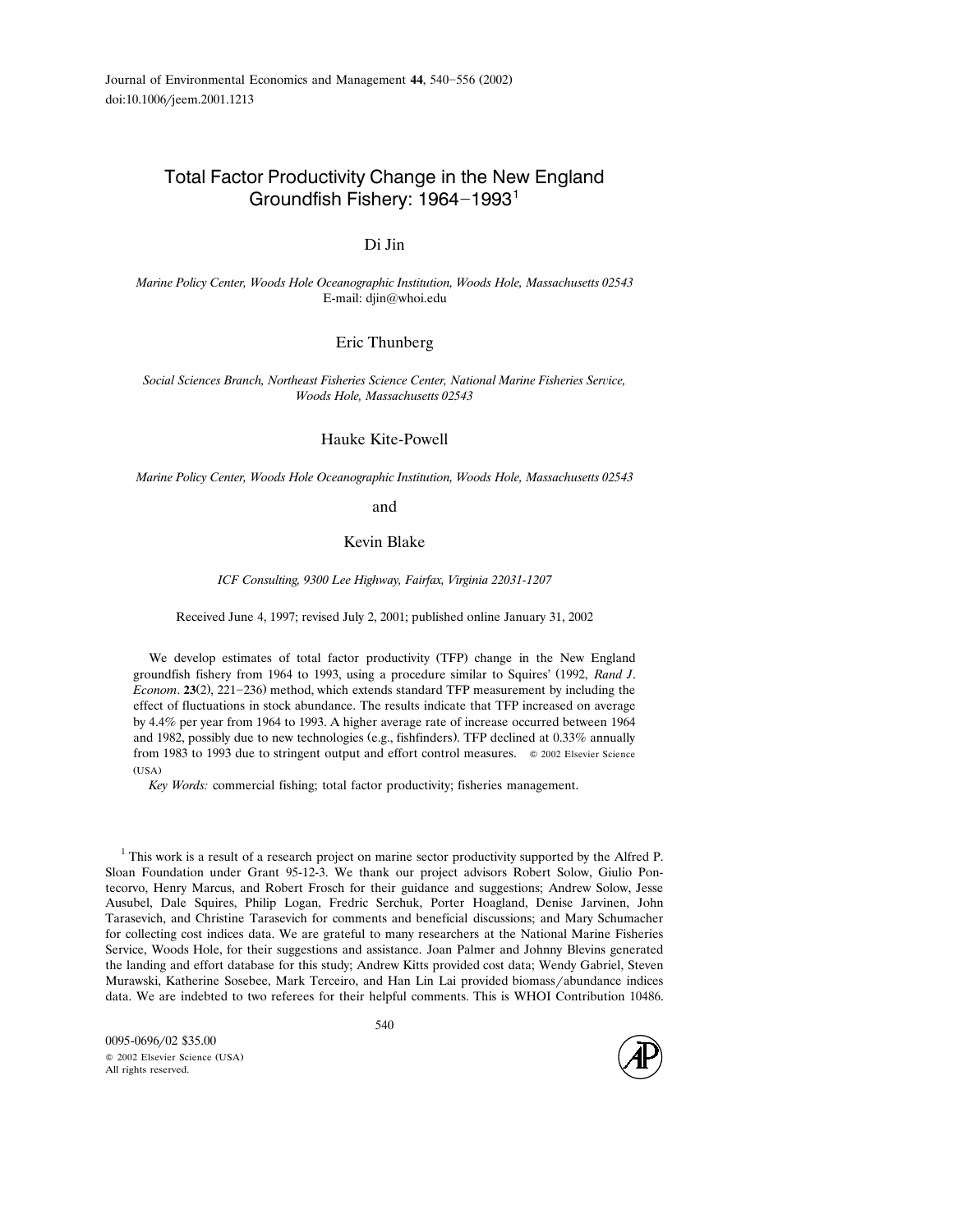## 1. INTRODUCTION

Productivity change is an important indicator of an industry's performance. Understanding productivity change is very important to fisheries management [31] since productivity allows fisheries to become more competitive but also places additional harvest pressure on fish stocks. Because it is not a measurable input or output and is virtually impossible to control, productivity growth adds considerable complication to fisheries management. Productivity measurement can provide useful information about effective fishing effort, as opposed to nominal measures of effort such as catch per day at sea [31].

In this paper, we examine productivity in New England otter trawl fisheries. Otter trawl gear<sup>2</sup> is the dominant means for harvesting groundfish in this region. We selected the New England groundfish fishery for three reasons. First, there has been no long-term quantitative analysis of productivity change in the fishing industry because of data problems. For most fisheries, long-term historical stock data do not exist. New England fishing grounds have been among the most productive in the world, and historical landings, effort, and stock data have been well documented, which makes our study feasible.<sup>3</sup> Second, over the period of analysis  $(1964 - 1993)$  the fishery was open access. The industry's performance depends on the abundance of the stocks of commercially valuable species. By including the stock factor, we are able to examine the effect of changing resource conditions on the groundfish industry's productivity. Finally, the industry has experienced substantial changes in management institutions and regulatory instruments in the past 30 years.

Prior to the establishment of the Exclusive Economic Zone (EEZ) in 1977, the New England groundfish fishery was essentially unregulated. Productivity change during this period may be expected to have been largely influenced by market-driven factors. From 1977 to 1982 the fishery was managed under output quotas for the three most important species: cod, haddock, and yellowtail flounder. Under quota management, investment and fishing decisions were distorted by incentives to take quotas as quickly as possible. Dissatisfaction with quota management led to its abandonment in 1982 in favor of indirect effort controls such as minimum fish sizes and fishing gear restrictions. Although input controls are designed to reduce fishing mortality, they generally do so by inhibiting the efficiency of fishing technology. Thus, the study period covers three distinct periods representing watershed changes in management that may have important implications for productivity change in the New England groundfish fishery. By estimating the changes in total factor productivity during this period, we can draw inferences about regulatory impacts on the industry.

The remainder of this paper is organized as follows. Section 2 presents the methodology used to develop total factor productivity estimates. Section 3 describes the fishing industry as well as data sources and compilation processes.

<sup>&</sup>lt;sup>2</sup> The otter trawl is an underwater net with one closed end (known as the cod end) and one open end acting as a giant mouth, capturing all fish in front of the net. At the sides of the net are flat ''wings'' or trawl doors, often metal pieces, designed to spread the net's opening or ''mouth'' to its maximum as it is pulled through the water column. To determine where in the water column the net fishes, weights or bars are added to, or removed from, the front of the net.<br><sup>3</sup> We understand that our data do not capture undocumented landings which may be significant

<sup>(</sup>John Tarasevich, personal communications).